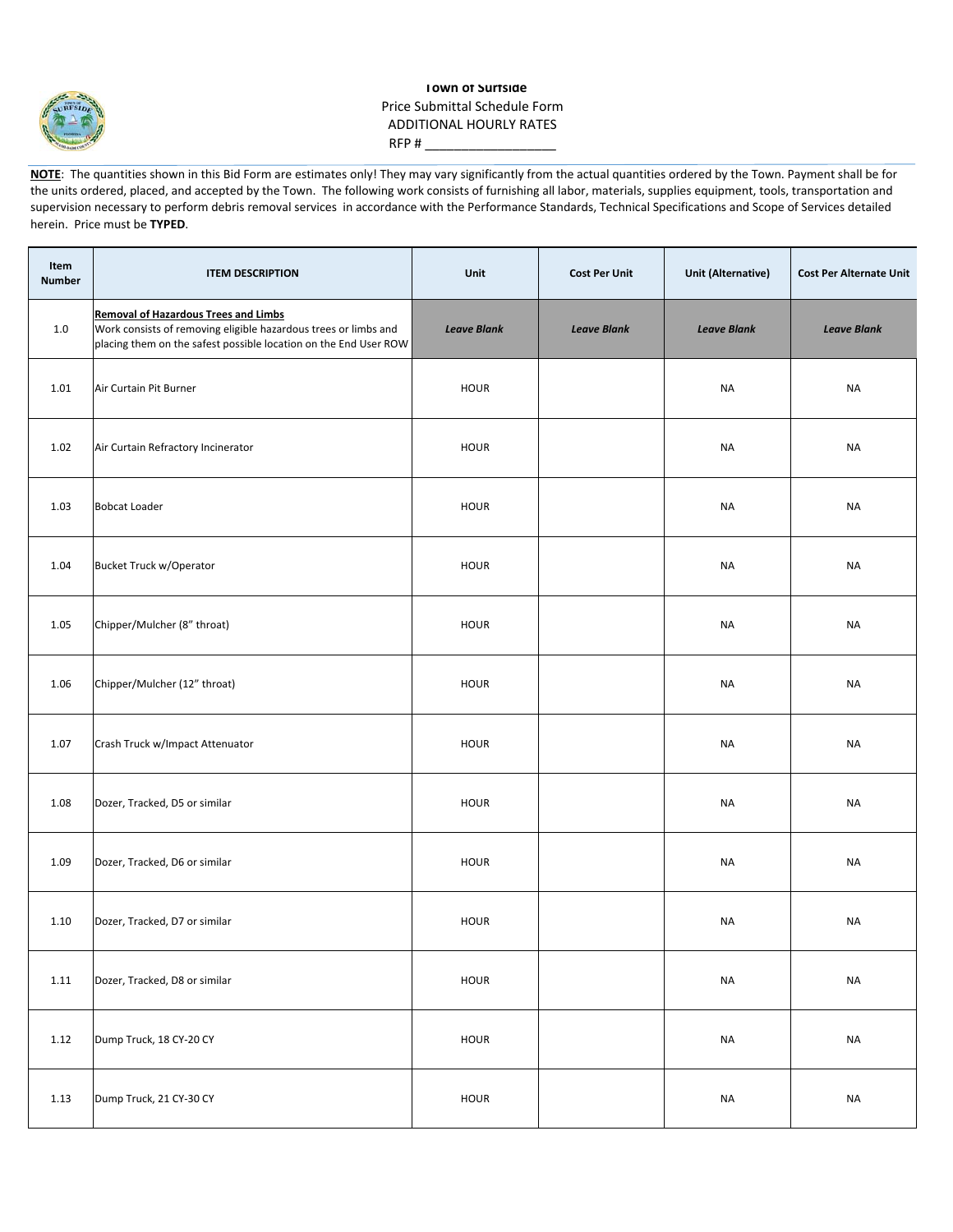

## **Town of Surfside** Price Submittal Schedule Form ADDITIONAL HOURLY RATES RFP # $_$

**NOTE:** The quantities shown in this Bid Form are estimates only! They may vary significantly from the actual quantities ordered by the Town. Payment shall be for the units ordered, placed, and accepted by the Town. The following work consists of furnishing all labor, materials, supplies equipment, tools, transportation and supervision necessary to perform debris removal services in accordance with the Performance Standards, Technical Specifications and Scope of Services detailed herein. Price must be **TYPED**.

| Item<br><b>Number</b> | <b>ITEM DESCRIPTION</b>                                 | Unit        | <b>Cost Per Unit</b> | <b>Unit (Alternative)</b> | <b>Cost Per Alternate Unit</b> |
|-----------------------|---------------------------------------------------------|-------------|----------------------|---------------------------|--------------------------------|
| 1.14                  | Generator and Lighting                                  | <b>HOUR</b> |                      | <b>NA</b>                 | <b>NA</b>                      |
| 1.15                  | Grader w/12' Blade                                      | <b>HOUR</b> |                      | <b>NA</b>                 | <b>NA</b>                      |
| 1.16                  | Hydraulic Excavator, 1.5 CY                             | <b>HOUR</b> |                      | <b>NA</b>                 | <b>NA</b>                      |
| 1.17                  | Hydraulic Excavator, 2.5 CY                             | <b>HOUR</b> |                      | <b>NA</b>                 | <b>NA</b>                      |
| 1.18                  | Knuckleboom Loader                                      | <b>HOUR</b> |                      | <b>NA</b>                 | <b>NA</b>                      |
| 1.19                  | Lowboy Trailer w/Tractor                                | <b>HOUR</b> |                      | <b>NA</b>                 | <b>NA</b>                      |
| 1.20                  | Log Skidder                                             | <b>HOUR</b> |                      | <b>NA</b>                 | <b>NA</b>                      |
| 1.21                  | Mobile Crane (Adequate for hanging limbs/leaning trees) | <b>HOUR</b> |                      | <b>NA</b>                 | <b>NA</b>                      |
| 1.22                  | Pickup Truck, 1/2 Ton unmanned                          | <b>HOUR</b> |                      | <b>NA</b>                 | <b>NA</b>                      |
| 1.23                  | Soil Compactor 81 HP+                                   | HOUR        |                      | <b>NA</b>                 | <b>NA</b>                      |
| 1.24                  | Soil Compactor 80 HP                                    | HOUR        |                      | $\sf NA$                  | $\sf NA$                       |
| 1.25                  | Soil Compactor, Towed Unit                              | HOUR        |                      | <b>NA</b>                 | $\sf NA$                       |
| 1.26                  | Stump Grinder 30" diameter or less                      | HOUR        |                      | $\sf NA$                  | <b>NA</b>                      |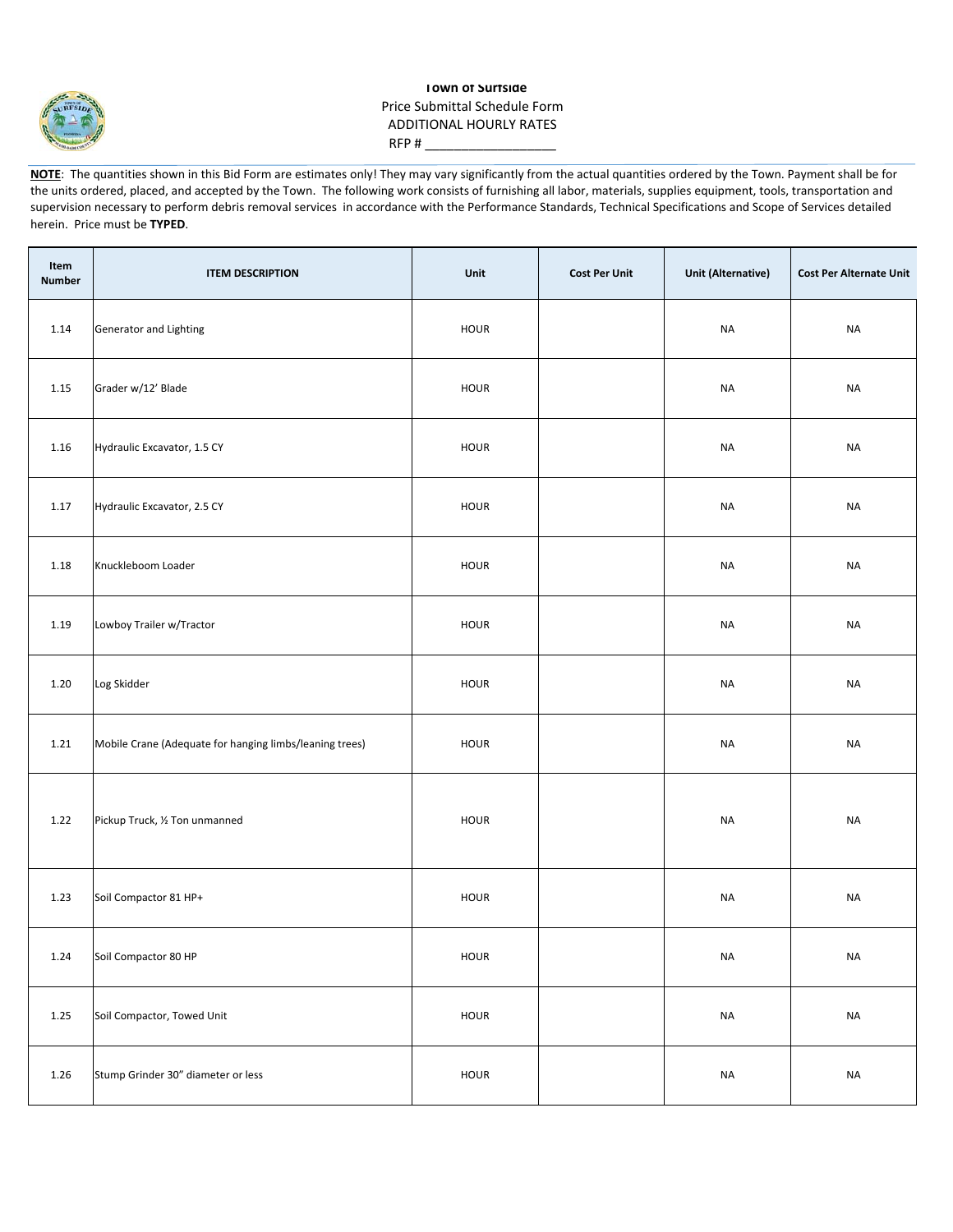

## **Town of Surfside** Price Submittal Schedule Form ADDITIONAL HOURLY RATES RFP # $-$

**NOTE:** The quantities shown in this Bid Form are estimates only! They may vary significantly from the actual quantities ordered by the Town. Payment shall be for the units ordered, placed, and accepted by the Town. The following work consists of furnishing all labor, materials, supplies equipment, tools, transportation and supervision necessary to perform debris removal services in accordance with the Performance Standards, Technical Specifications and Scope of Services detailed herein. Price must be **TYPED**.

| Item<br><b>Number</b> | <b>ITEM DESCRIPTION</b>                                                                                                                                                            | Unit               | <b>Cost Per Unit</b> | Unit (Alternative) | <b>Cost Per Alternate Unit</b> |
|-----------------------|------------------------------------------------------------------------------------------------------------------------------------------------------------------------------------|--------------------|----------------------|--------------------|--------------------------------|
| 1.27                  | Stump Grinder greater than 30" diameter                                                                                                                                            | <b>HOUR</b>        |                      | <b>NA</b>          | <b>NA</b>                      |
| 1.28                  | Traffic Control, Temporary Single Lane Closure                                                                                                                                     | <b>HOUR</b>        |                      | NA                 | <b>NA</b>                      |
| 1.29                  | Tub Grinder, 800 to 1,000 HP                                                                                                                                                       | <b>HOUR</b>        |                      | NA                 | <b>NA</b>                      |
| 1.30                  | Waste Collection Rear Loader Truck                                                                                                                                                 | <b>HOUR</b>        |                      | <b>NA</b>          | <b>NA</b>                      |
| 1.31                  | <b>Water Truck</b>                                                                                                                                                                 | <b>HOUR</b>        |                      | NA                 | NA                             |
| 1.32                  | Wheel Loader, 2.5 CY, 950 or similar                                                                                                                                               | <b>HOUR</b>        |                      | NA                 | NA                             |
| 1.33                  | Wheel Loader, 3.5 - 4.0 CY, 966 or similar                                                                                                                                         | <b>HOUR</b>        |                      | <b>NA</b>          | <b>NA</b>                      |
| 1.34                  | Wheel Loader, 4.5 CY, 980 or similar                                                                                                                                               | <b>HOUR</b>        |                      | NA                 | <b>NA</b>                      |
| 1.35                  | Wheel Loader-Backhoe, 1.0 - 1.5 CY                                                                                                                                                 | <b>HOUR</b>        |                      | NA                 | NA                             |
| 1.36                  | Weighing Scales, Truck, Portable and Certified                                                                                                                                     | <b>HOUR</b>        |                      | <b>NA</b>          | <b>NA</b>                      |
| 2.0                   | <b>Removal of Hazardous Trees and Limbs</b><br>Work consists of removing eligible hazardous trees or limbs and<br>placing them on the safest possible location on the End User ROW | <b>Leave Blank</b> | <b>Leave Blank</b>   | <b>Leave Blank</b> | <b>Leave Blank</b>             |
| 2.01                  | Project Manager with Cell Phone and Vehicle                                                                                                                                        | <b>HOUR</b>        |                      | NA                 | NA                             |
| 2.02                  | Operations Manager with Cell Phone and vehicle                                                                                                                                     | <b>HOUR</b>        |                      | <b>NA</b>          | <b>NA</b>                      |
| 2.03                  | Crew Foreman with Cell Phone and Vehicle                                                                                                                                           | <b>HOUR</b>        |                      | NA                 | NA                             |